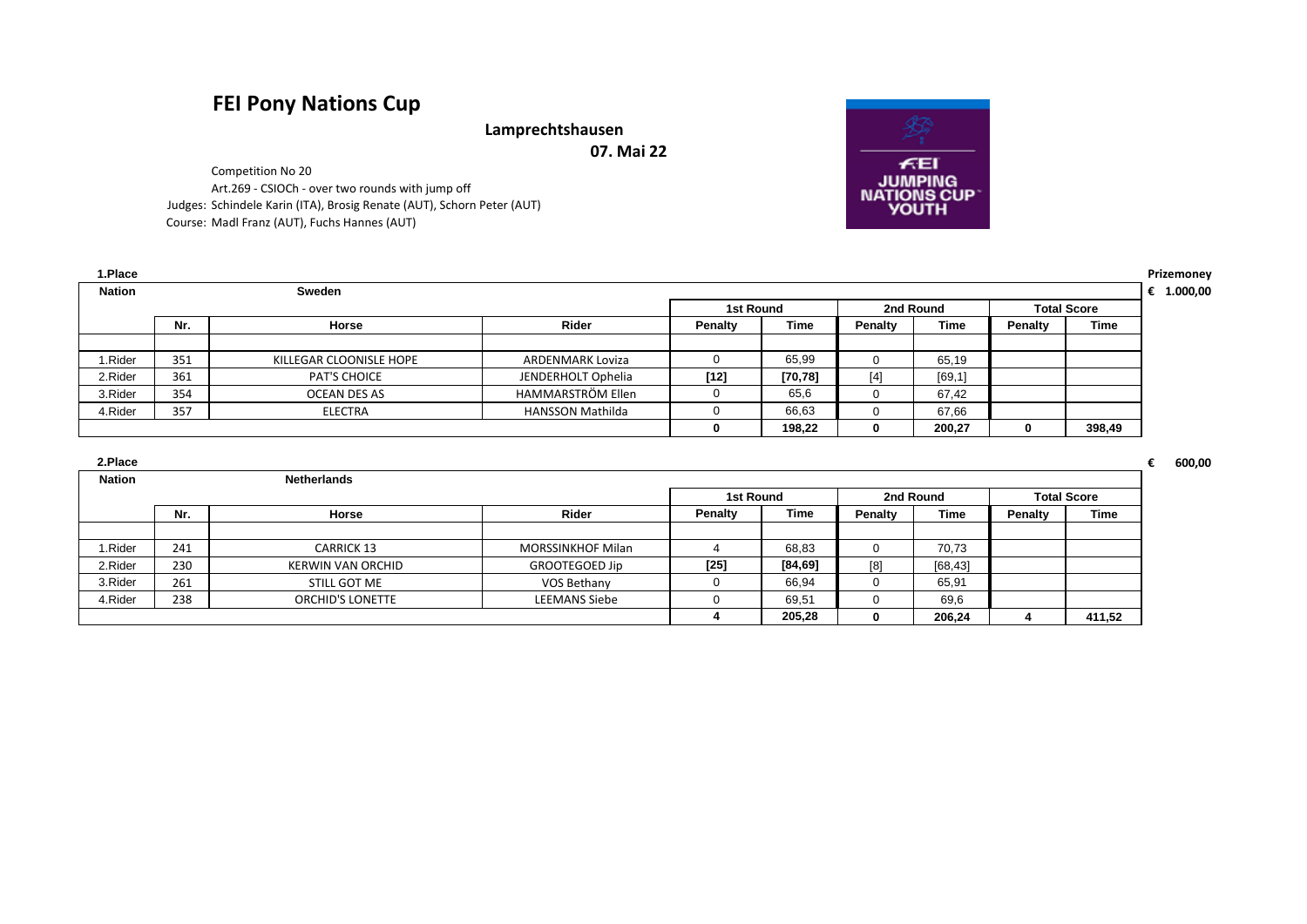| 3.Place       |     |                   |                    |         |           |         |           |         |                    | 400,00 |
|---------------|-----|-------------------|--------------------|---------|-----------|---------|-----------|---------|--------------------|--------|
| <b>Nation</b> |     | Germany           |                    |         |           |         |           |         |                    |        |
|               |     |                   |                    |         | 1st Round |         | 2nd Round |         | <b>Total Score</b> |        |
|               | Nr. | Horse             | Rider              | Penalty | Time      | Penalty | Time      | Penalty | Time               |        |
|               |     |                   |                    |         |           |         |           |         |                    |        |
| 1.Rider       | 131 | <b>CATNESS 8</b>  | <b>ESSER Jonna</b> | [8]     | [69, 97]  |         | 68,23     |         |                    |        |
| 2.Rider       | 132 | CHESSY 18         | FERCH Ava          |         | 68.86     | C       | 67,14     |         |                    |        |
| 3.Rider       | 153 | DEL PIERO 25      | KÜHNER Jolie Marie |         | 69,97     | [8]     | [69, 29]  |         |                    |        |
| 4.Rider       | 125 | MISS MC FLY D NRW | BRÄUER Hanna       |         | 71,56     |         | 70,29     |         |                    |        |
|               |     |                   |                    |         | 210,39    | 12      | 205,66    | 16      | 416,05             |        |

| 4.Place       |     |                          |                          |                |             |         |             |                |                    |
|---------------|-----|--------------------------|--------------------------|----------------|-------------|---------|-------------|----------------|--------------------|
| <b>Nation</b> |     | <b>Great Britain</b>     |                          |                |             |         |             |                |                    |
|               |     |                          |                          | 1st Round      |             |         | 2nd Round   |                | <b>Total Score</b> |
|               | Nr. | Horse                    | Rider                    | <b>Penalty</b> | <b>Time</b> | Penalty | <b>Time</b> | <b>Penalty</b> | <b>Time</b>        |
|               |     |                          |                          |                |             |         |             |                |                    |
| 1.Rider       | 104 | <b>GANGNAM STYLE II</b>  | KYLE Tabitha             | 12             | 69,31       |         | 68,33       |                |                    |
| 2.Rider       | 116 | <b>QUAPRICE D'ASTREE</b> | <b>SEEDHOUSE Madison</b> | eliminated     |             | [8]     | [69, 04]    |                |                    |
| 3.Rider       | 115 | <b>QUEEN STAR</b>        | ROGERS Izabella Annie    |                | 72.81       | 6       | 73,56       |                |                    |
| 4.Rider       | 97  | OSCAR VAN DE BEEKERHEIDE | <b>EVANS Sophie</b>      |                | 71,15       |         | 70.19       |                |                    |
|               |     |                          |                          | 17             | 213.27      | 10      | 212.08      | 27             | 425,35             |

| 5.Place       |     |                              |                           |            |        |         |             |         |                    |
|---------------|-----|------------------------------|---------------------------|------------|--------|---------|-------------|---------|--------------------|
| <b>Nation</b> |     | Italy                        |                           |            |        |         |             |         |                    |
|               |     |                              |                           | 1st Round  |        |         | 2nd Round   |         | <b>Total Score</b> |
|               | Nr. | Horse                        | Rider                     | Penalty    | Time   | Penalty | <b>Time</b> | Penalty | Time               |
|               |     |                              |                           |            |        |         |             |         |                    |
| 1.Rider       | 180 | KILMULLEN OLYMPIC CRUISE     | <b>CAMPANELLA Rachele</b> |            | 74.64  | $[20]$  | [83, 26]    |         |                    |
| 2.Rider       | 207 | <b>BEAUTY CURL DU MARAIS</b> | PRIVITERA Lorenzo         | 0          | 66,57  | 12      | 68,1        |         |                    |
| 3.Rider       | 219 | <b>REXTER D'OR</b>           | <b>VENTURI Audrey</b>     | eliminated |        |         | 71,18       |         |                    |
| 4.Rider       | 214 | MADDALENA                    | <b>SANTONI Enrico</b>     |            | 71.25  |         | 69,98       |         |                    |
|               |     |                              |                           | 11         | 212,46 | 20      | 209,26      | 31      | 421,72             |